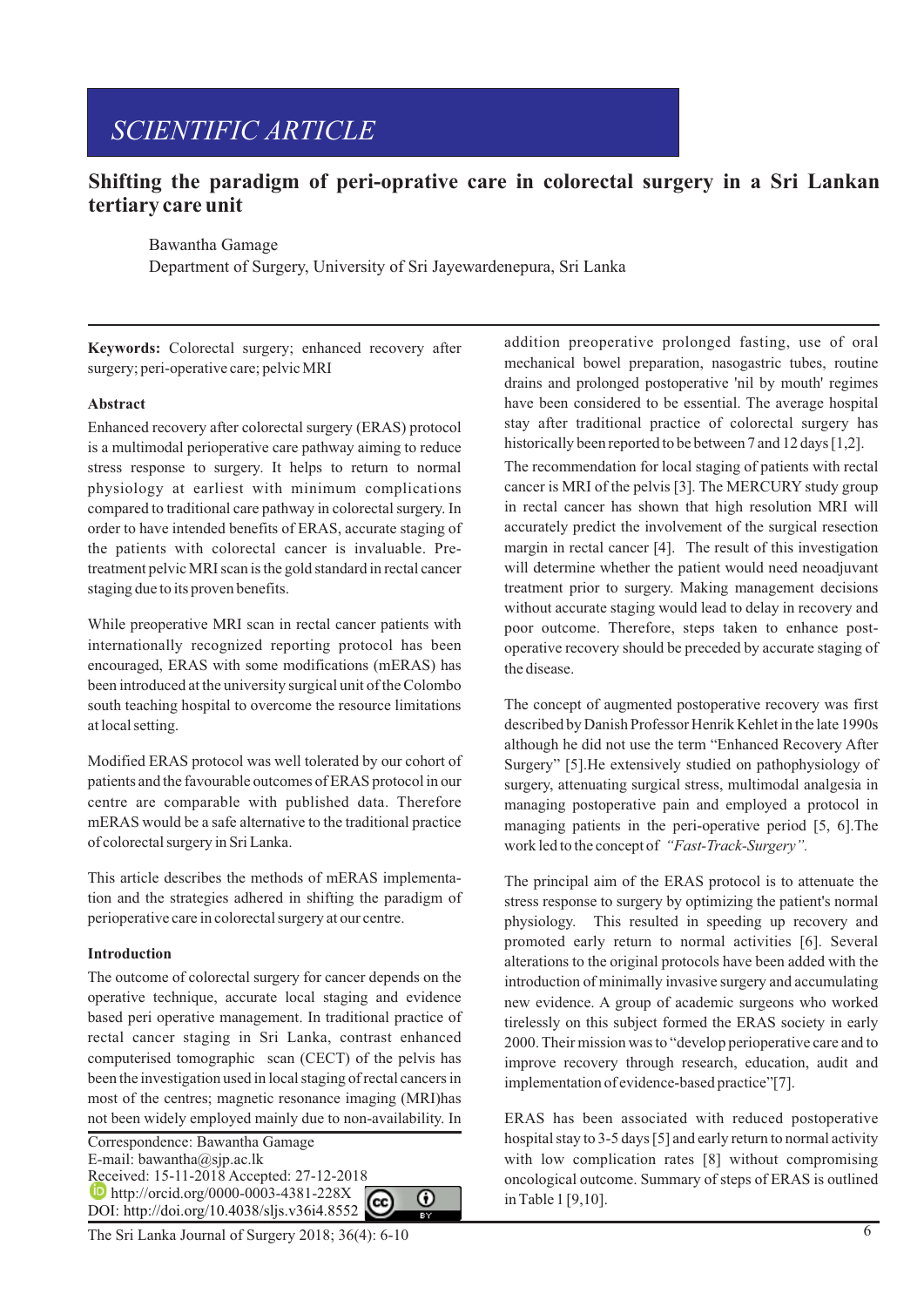| Table 1- Summary of ERAS    |                                                       |  |
|-----------------------------|-------------------------------------------------------|--|
| Preoperative interventions  |                                                       |  |
| $\overline{1}$ .            | Preoperative patient education and counselling        |  |
| $\overline{2}$ .            | Optimizing comorbidities                              |  |
| $\overline{3}$ .            | Selective use of bowel preparation/ use of antibiotic |  |
|                             | associated mechanical bowel preparation               |  |
| 4.                          | Minimal preoperative fasting                          |  |
| 5.                          | Preoperative thromboembolism prophylaxis              |  |
| 6.                          | Preoperative carbohydrate loading                     |  |
| Perioperative interventions |                                                       |  |
| 1.                          | Minimally invasive surgery                            |  |
| 2.                          | Antibiotic prophylaxis                                |  |
| $\overline{3}$ .            | Avoid opioids                                         |  |
| 4.                          | Postoperative nausea and vomiting prophylaxis         |  |
| 5.                          | Prevent hypothermia                                   |  |
| $\overline{6}$              | Goal directed fluid therapy                           |  |
| 7                           | Avoid routine drains and nasogastric tubes            |  |
| Postoperative interventions |                                                       |  |
| $\overline{1}$ .            | Early and progressive mobilization                    |  |
| $\overline{2}$ .            | Early oral feeding                                    |  |
| $\overline{3}$ .            | Early removal of drains/ catheters/ NG tubes          |  |
| 4.                          | Early discharge                                       |  |

Though evidence based, ERAS has yet to be firmly established in Sri Lanka. One reason may be the limitations of resources to follow all steps of the protocol. The ERAS protocol was initiated with some modifications at the University Surgical Unit of the Colombo South Teaching Hospital with the aim of assessing the outcome of mERAS among our patient cohort.

 $\overline{\cdots}$ 

### **Methodology**

### **Preoperative staging pelvic MRI in rectal cancerpatients**

To stage rectal cancer accurately, an MRI of the pelvis was performed and was reported according to standard protocol, which highlighted the circumferential resection margin (CRM),extramural vascular invasion (EMVI) and the lateral pelvic side wall involvement (LPSWI) [11].

Management decisions were made at the colorectal multidisciplinary team (MDT)meetings after discussing the result of pelvic MRI and CECT of the abdomen, amongst other criteria such as fitness for anaesthesia. This was considered avital step in management in order to subject the patients to the modified ERAS protocol.

### **Application of modified ERAS (mERAS) protocol :**

All steps of ERAS were not possible in Sri Lanka due to resource limitations. While preserving the principles of ERAS, the following modifications were made to overcome the limitations in our local setting (table 2).

All other steps of the standard ERAS have been followed accordingly.

The introduction of this prospective descriptive study of mERAS at the University Surgical Unit, CSTH, which was designed to evaluate the outcome of patients having surgery for colorectal cancer, was approved by the Ethics Review Committee of the Faculty of Medical Sciences University of Sri Jayewardenepura.

### **Patient recruitment**

All patients were admitted under the care of a single surgeon for elective colorectal resections, and who gave informed consent to follow the mERAS protocol, were included in the study. Patients who required emergency colorectal resections were excluded.

| Table 2. Modified steps of ERAS protocol                    |                                                                           |  |  |
|-------------------------------------------------------------|---------------------------------------------------------------------------|--|--|
| <b>Standard ERAS protocol</b>                               | Modifications we made at CSTH                                             |  |  |
| Admit on the day of the surgery                             | Admit on the day prior to surgery                                         |  |  |
| Epidural for open but not for laparoscopic resections, free | Frequent use of epidural anaesthesia (due to lack of patient-controlled   |  |  |
| use of patient controlled anaesthesia (PCA)                 | analgesia devices)                                                        |  |  |
| Intra operative non-invasive goal directed fluid therapy    | Intraoperative CVP guided fluid therapy                                   |  |  |
| NG tubes are not recommended                                | NG tube was inserted and kept for 24 hours                                |  |  |
| No drains recommended                                       | Selective use of drains in low anterior resection (AR), proctocolectomy   |  |  |
|                                                             | and abdominoperineal resection (APR).                                     |  |  |
| Post op Routine ICU care not recommended                    | Routine post op ICU/HDU care given in the first 24 hours postoperatively. |  |  |
| Early discharge from hospital                               | Discharge after normal diet is consumed and when mobile                   |  |  |
| (3-5days)                                                   | 5-6 days, due to the paucity of community based care.                     |  |  |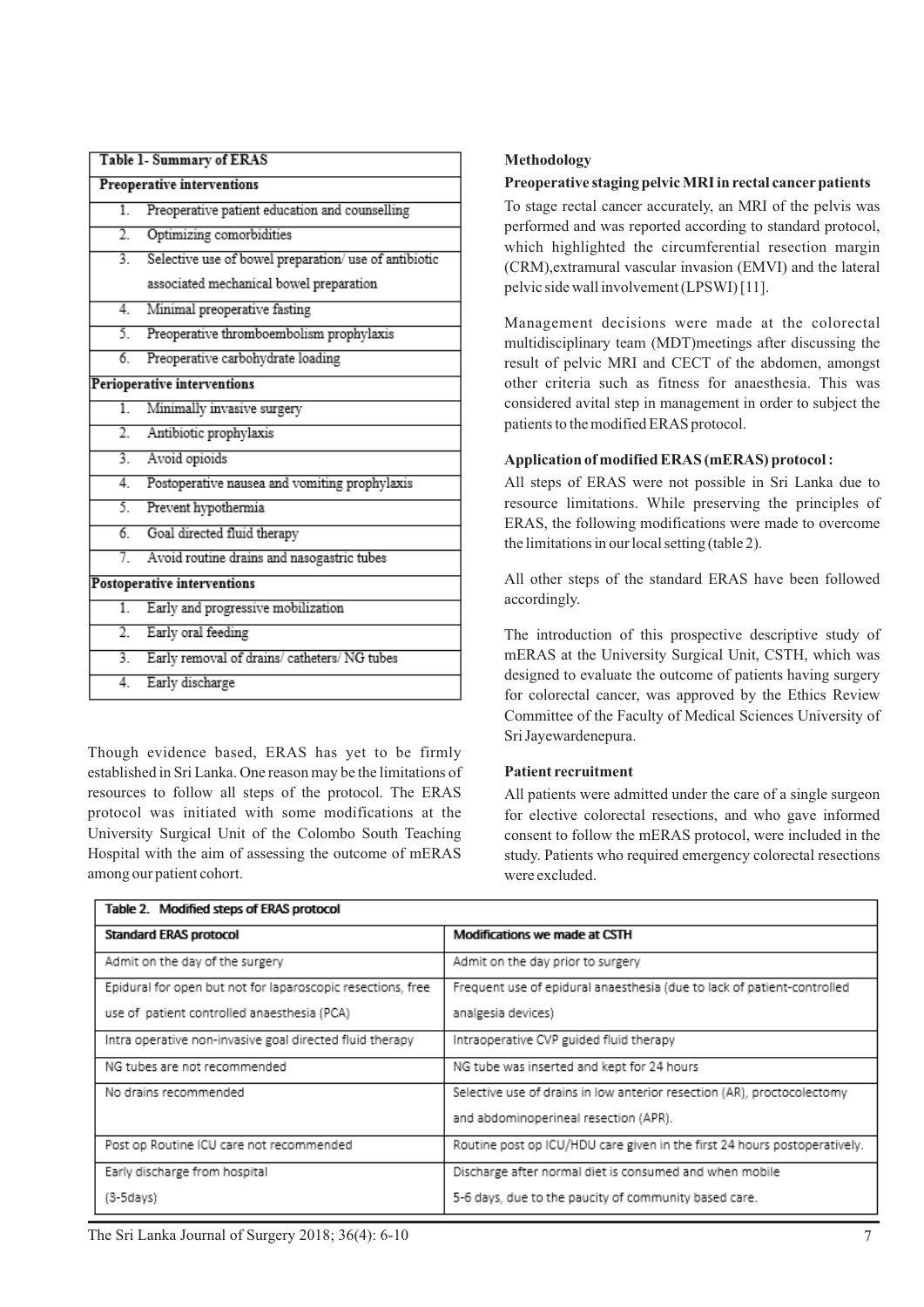### **Data collection and analysis**

Data on preoperative preparation, surgery, postoperative care and complications have been recorded in a colorectal data base in all the patients included in this study. Data from 2011 to 2017 were evaluated. Analysis was done using SPSS data software( IBM SPSS Statistics for Windows, Version 23.0. Armonk, New York, USA: IBM Corp.)

### **Results**

### **Demographic data**

One hundred and twelve patients (median age - 60 years, range 23 to 88 years) underwent colon and rectal cancer resection during this study period. The ratio of male to female was 1.08: 1.

### **Mode of surgery**

Laparoscopic resections were performed in 71.4% of the study cohort (Figure. 1).The overall conversion rate was 8.9 %. The number of laparoscopic resections performed per year has increased over time. (Figure.2).





### **Figure 1.** Method of resection

**Figure 2.** Trend of modes of surgery

### **Staging pelvic MRI scan in patients with rectal cancer**

MRI was performed in rectal cancer patients for accurate local staging of the disease. The percentages have been increasing over the years, and now, more than 90 % of patients with rectal cancer will have a pelvic MRI as the investigation of choice in local staging provided they do not have contraindications (Figure 3).

### **Adherence to the steps of ERAS**

All patients were admitted one day prior to surgery as lack of proper transport facility did not allow same day admission. All the patients were educated on the perioperative care plan and their concerns were acknowledged. Preoperative thromboembolism prophylaxis was started with single dose of subcutaneous low molecular weight heparin in all patients.



 **Figure 3.** Percentage of MRI Scans performed for rectal cancers

Aphosphate enema was administered early on the morning of the day of surgery in the case of left colonic and rectal resections (84%). No bowel preparation was used in right and transverse colon resections. Patients were requested to fast for a period of 6 hours for solids and 2 hours before surgery for clear fluids. Carbohydrate loading was given on the previous day of surgery as well as 2 hours prior to surgery. Antibiotic prophylaxis was given to all the patients prior to the induction of anaesthesia. Epidural anaesthesia was used frequently due to the unavailability of patient controlled anaesthesia devices. It was used in all open resections  $(19.7 \%)$ . CVP guided fluid therapy was used instead of goal directed fluid therapy as oesophageal dopp-ler monitoring facilities were not available. Intraperitoneal drains were inserted in all cases of low anterior resection (48%), abdominoperineal resection and total proctocolec-tomy. The median number of days to resume normal diet, mobilise, removal of the urinary catheter and drains, including stay in intensive care are shown in Figure. 4.

Oral fluids were started by the evening of the same day of surgery, and normal diet the following day, in the absence of post-operative nausea and vomiting. By day 3 after surgery, 70% of patients had a bowel movement. The median duration of hospital stay was 5 days (range 3-21 days).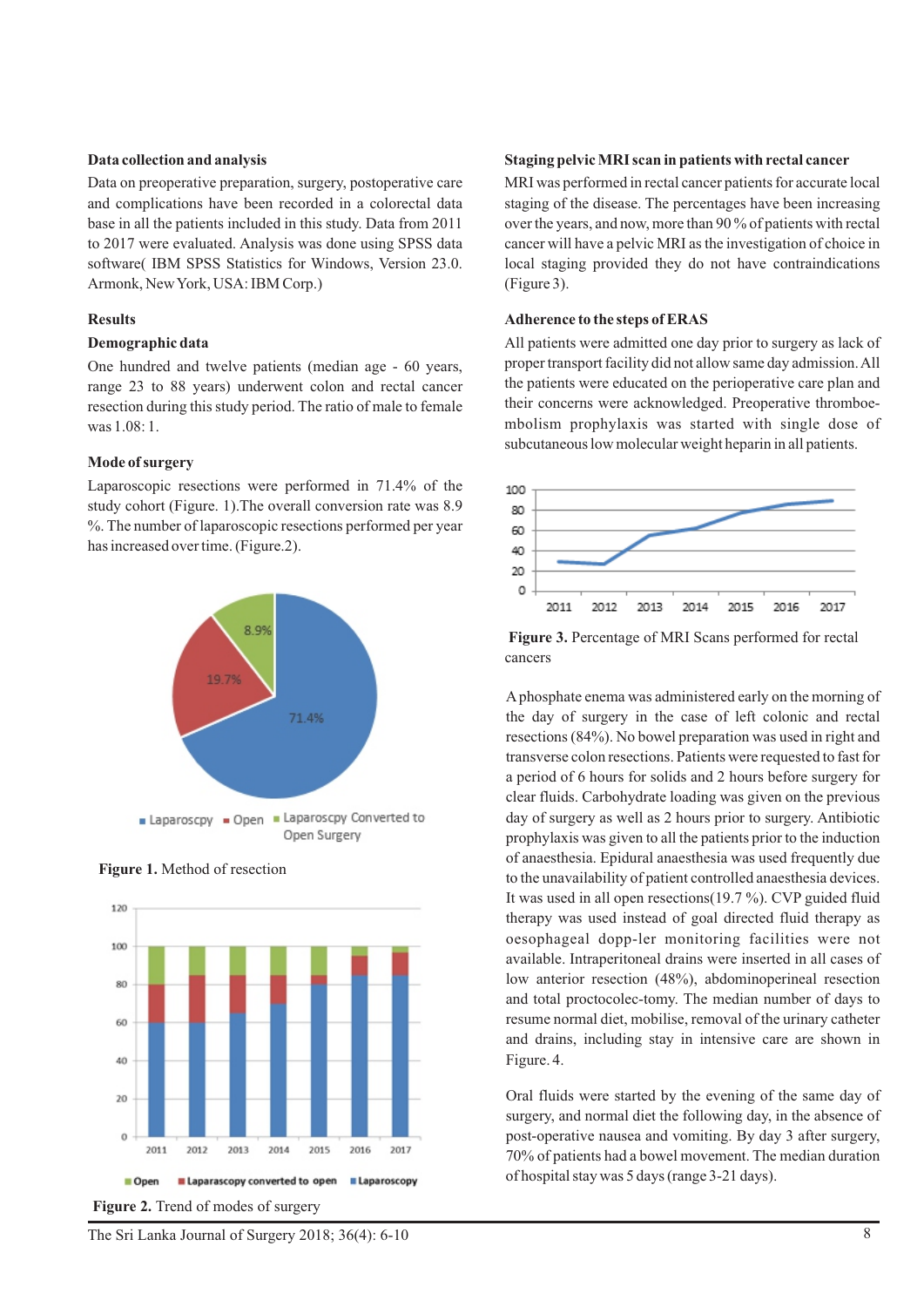

### **Postoperative complications**

In the first 30 days after surgery, the following complications (Clavien-Dindo > 2) were reported in our cohort; surgical site infection -17.85%, respiratory tract infection- 4.4%, urinary tract infection -2.6% and anastomotic leaks – 3.5%. All anastomotic leaks were in patients who underwent low AR (n=4), and who had had neoadjuvant chemo-radiotherapy. All leaks were identified within the first 5 days post-operation; three required re-laparotomy. 30-Day mortality was zero in this cohort.

### **Discussion**

### **Role of preoperative MRI scan in rectal cancer**

The MERCURY study group demonstrated the accuracy of pelvic MRI in delineating the anatomy of mesorectal fascia and future surgical clearance [4]. Also, the study showed that preoperative prognostication can be done by accurate measurement of extramural tumor spread [12, 13]. The National Comprehensive Cancer network (NCCN) guideline on rectal cancer recommends preoperative pelvic MRI scans in all patients with rectal cancer [3]. To be an effective tool in preoperative evaluation, standardization of the technique of MRI and reporting is vital [11]. In our study the number of patients having pre-operative pelvic MRI for rectal cancer has been increasing, which has helped the predictability at our MDT meetings.

### **Outcome of mERAS at local setting**

Modified ERAS protocol has been well tolerated by our cohort of patients. Published data on this aspect in local setting is scarce and we could not find similar studies to compare with our results. Similar studies with ERAS protocol have been published from developed countries. One metaanalysis, which included 6 randomized control trials comparing conventional practice and ERAS in open colorectal surgery, has mentioned that only a mean of 9 (range- 4 to 12) elements of the ERAS protocol were used in those trials [8]. This meta-analysis has shown that ERAS is associated with reduced time of hospital stay and postoperative complication rates after open colorectal surgery without compromising patient safety [8]. In our study group, the modifications were done while sticking to the principles of ERAS, in order to overcome the limitation of resources at local setting.

A Japanese study of 257 patients undergoing ERAS protocol, has shown reduction of postoperative hospital stay by 3 days from 10 days to 7 days. This was a statistically significant difference, without adversely affecting the short term outcome [14]. Reduction of postoperative hospital stay to a median of 4 days has been reported with the implementation of ERAS in a study from Belgium [15]. All procedures were laparoscopic with a 9.5 % conversion rate and a reported 2.1 % anastomotic leaks. The authors have suggested widespread implementation of ERAS principles for cost effective use of healthcare [15]. A larger Italian study comprising 1065 patients reported an average 3 days of hospital stay with no difference in complication rates [16].

Our results of implementing ERAS with modifications are comparable with these published data. The modifications that we undertook helped overcome resource limitations at our local setting.

### **How this paradigm shift was made possible**

Initiation of a change is always a challenge, and sustenance of change is even more challenging. The following approaches were adopted to overcome these challenges and to make the protocol sustainable.

- 1. Formal introduction on modified ERAS was given to both the ward staff and the anaesthetic team. All steps were properly explained. The advantages of the new protocol were highlighted.
- 2. Laparoscopy facilities at our centre were upgraded.
- 3. Adedicated stoma nurse was trained. The nurse was able to build good rapport with the patient and trained the patient as well as the patient's immediate care takers.
- 4. The unit protocol was clearly drafted and distributed among the staff. All their concerns were acknowledged and implemented if appropriate.
- 5. Patient information leaflets and consent forms were distributed to the patients prior to the surgery.
- 6. A system was developed to record data of all procedures which enabled frequent evaluation of the unit protocol.
- 7. A Colorectal Multi-Disciplinary Team (MDT) meeting was started, which involved surgeons, pathologists, radiologists, an oncologist and a stoma care nurse.
- 8. Two books were published with the aim of educating patients and the public on colorectal diseases and the ERAS programme.